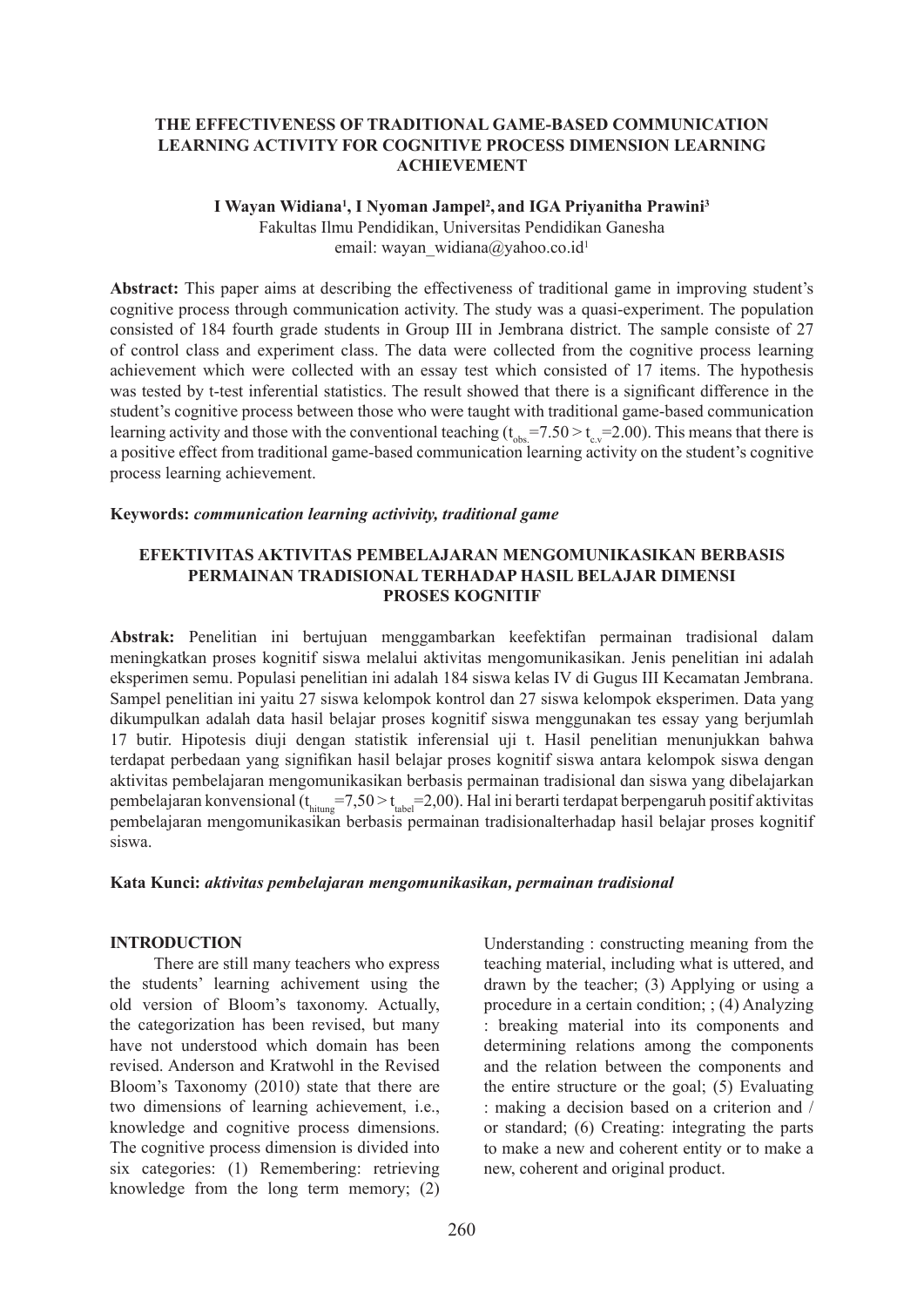The government actually has started an evaluation process by using the revised Bloom's taxonomy through the implementation of the 2013 Curriculum. The teaching according to the 2013 Curriculum uses the scientific approach with activities contained in it. Kurniasih (2014) explains that the 2013 Curriculum is a series of improvements made to the curriculum that was started in 2004 which was based on competence which was then continued to the 2006 Curriculum (School-Based Curriculum). The pattern used in the 2013 Curriculum is the teaching with the scientific approach. The teaching with the scientific approach requires the students to be active in every teaching activity. Wijayanti (11:2014) explains that the teaching with the scientific approach is a process of teaching that is designed in such a way in order the students actively construct concepts, laws or principles through the stages of observing (to identify or determine a problem), formulating a problem, proposing or formulating a hypothesis, collecting data with various techniques, analyzing the data, drawing a conclusion and communicating a concept, law, principle discovered. In line with this, Sutarto, Jaedun & Nuryadin (10:2017) explain that in the 2013 Curriculum the teaching process with the scientific approach is made to have five stages: observing, asking questions, collecting information, associating, and communicating.

The teaching in the scientific approach pays a special attention to the student's cognitive process. Cognition is an important aspect in the student's development that is related directly to the teaching process, and is very crucial in determining the student's success in school. In the child of the elementary school ages the mental activity is focused on the real objects or various events that he/she has ever experienced. This means that the elementary school child has got a thinking ability of cause and effect sequence. In understanding the nature that surrounding them, the children no longer rely on information coming from the five senses, since they have started to have an ability to differentiate what is seen from the reality.

A lesson at school has to be based on the competencies that the teacher want to achieve, the teaching activities have to be oriented toward the developing of children who are polite, responsible, honest, and having the characteristics of other noble characters. To avoid boring school learning activities, the teacher needs to be creative and inovative in order the students are interested in following the teaching process. One of the ways is by using an appropriate teaching The teaching process has to provide meaningful learning to make the students acquire an ability that is needed to solve a problem in such a way that they get an optimum learning achievement. The government and educational institutions expect that by having implemented the teaching with the scientific approach, the quality of teaching activities can increase so that the teaching becomes more meaningful for the students and can optimize their learning achievement and the process of achieving the knowledge.

Based on the result of observation made on 6th February, 2017, the teachers of elementary schools in Group III in Jembrana district have not run the teaching process according to what was stated by in Cagne, Briggs, dan Wager (9:1992) that teaching is a series of activities designed to make the students learn. This has the impact on a low students' learning achievement. Based on the result of observation and a document recording done for the fourth grade in the even semester in the academic year 2016/2017 it was found that the learning achievement of the fourth grade students of elementary schools in Group III in Jembrana district fell into a low category of achievement. This was seen from the mean score for the semester test which was still below the Criterion of Minimal Mastery Level, which can be seen in Table 1.

Some of the factors which caused the low students' learning achievement were as follows. *First*, the implementation of the scientific approach in the teaching in the classroom was still less than optimal, so that the teaching was still teacher centered. The most difficult stage taken by the teachers was the communicating stage. At this stage, the teachers had difficulties to make the students have the habit of reporting their findings during the process of observation. The students had not been in the habit of talking about and presenting scientifically what they had learned at that time. The difficulty in communicating in the children might be caused by various factors, for example, the internal factors such as being not brave and lack of self-confidence, while the external factor might be lack of opportunity given to the children to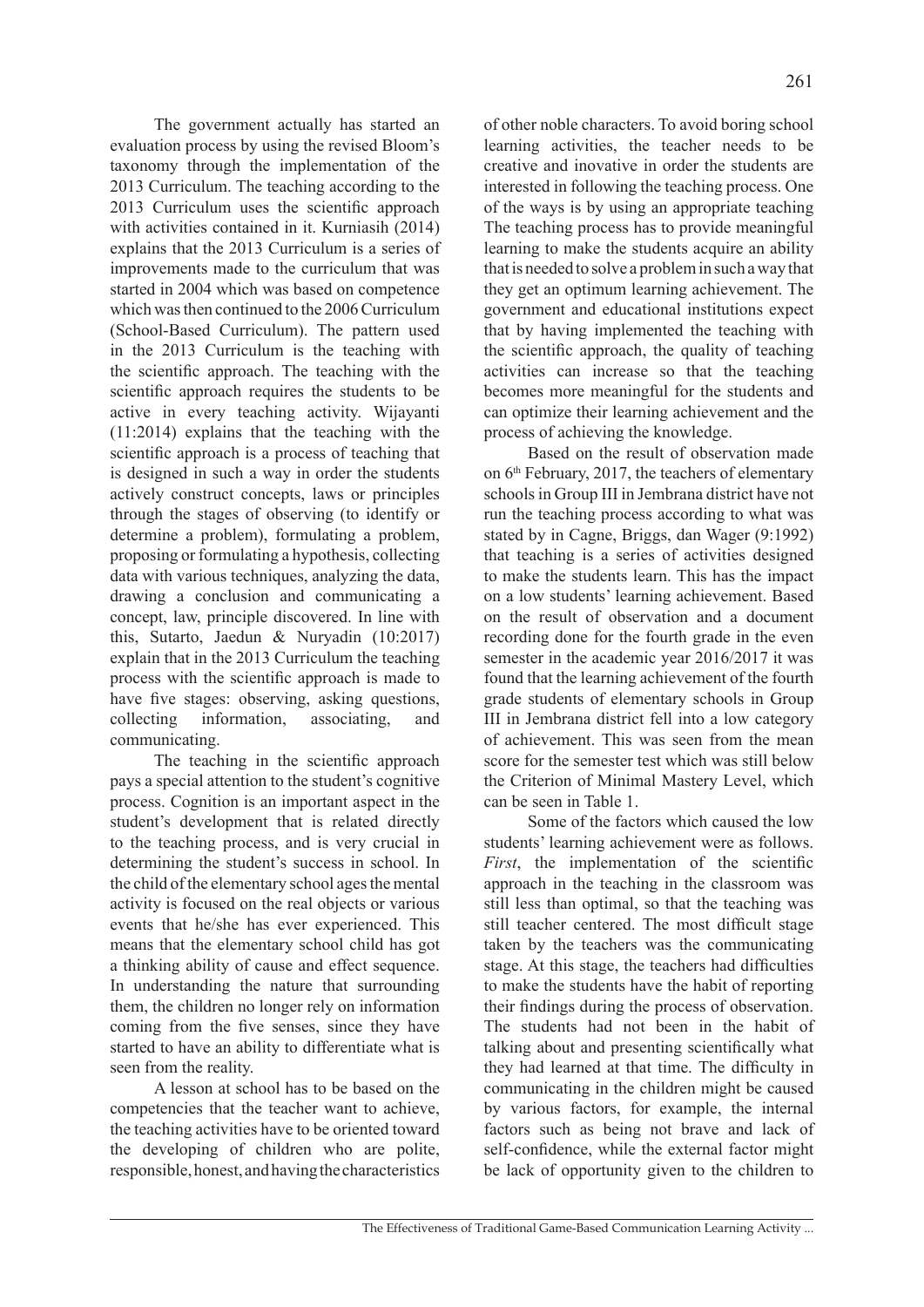|                                       | <b>Mean in Subject Content</b> |                                          |                |                                 |                           |  |
|---------------------------------------|--------------------------------|------------------------------------------|----------------|---------------------------------|---------------------------|--|
| <b>Name of School</b>                 | <b>Indonesian</b>              | Pancasila and<br><b>Civics Education</b> | <b>Science</b> | <b>Social</b><br><b>Science</b> | Art and<br><b>Culture</b> |  |
| SD N 1 Dauhwaru                       | 63                             | 64                                       | 56             | 49                              | 55                        |  |
| SD N 2 Dauhwaru                       | 68                             | 67                                       | 69             | 60                              | 60                        |  |
| SD N 3 Dauhwaru A                     | 67                             | 68                                       | 63             | 60                              | 64                        |  |
| SD N 3 Dauhwaru B                     | 66                             | 66                                       | 63             | 62                              | 63                        |  |
| SD N 4 Dauhwaru                       | 67                             | 66                                       | 63             | 60                              | 60                        |  |
| SD N 5 Dauhwaru                       | 66                             | 66                                       | 61             | 58                              | 61                        |  |
| SD N 6 Dauhwaru                       | 60                             | 64                                       | 61             | 62                              | 62                        |  |
| SD Negeri Budeng                      | 66                             | 65                                       | 64             | 60                              | 61                        |  |
| Minimal Mastery Level Criterion Score | 70                             | 75                                       | 65             | 60                              | 62                        |  |

**Table 1. Mean Scores for Semester Test for the Fourth Grade Students in the Academic Year 2016/2017 in Elementry Schools in Group III in Jembrana District**

interact and express their opinions (Lismawati, 11: 2015). In the activity of communicating, the teachers did not give the opportunities evenly to the students in expressing their opinions so that the communicating activity was dominated by the students who were really active from day to day, thus, the students' communnicating skill was not optimal. Based on the observation made by the writer, the mean in communicating activity fell into a low category.

*Secondly,* the teaching tended to be boring since there were not games and media to motivate the students to learn. The media used by the teachers were still limited, and the teachers' creativity in making teaching media was still minimal. Apart from the teaching media, the teachers also had inadequate knowledge about games that could motivate the students to learn. *Thirdly*, the teachers did not adequately involve the students in the teaching and learning process so that the teaching and learning activity in the classroom tended to be low. The activities in the teaching and learning process was dominated by the teacher. The teachers played too much role in every stage of the scientific teaching. The teachers had not been in the habit of letting the students discover by themselves the knowledge that they were learning in the teaching and learning process.

Related to this this fact, the teaching and learning process becomes a factor that affects the success or failure of an instruction. . Noviyanti and Setyaningtyas (2017) state that the teacher who manages the class well can educate the students effectively. The limited time allocated for teaching is not used up for conditioning the students, especially those who have problems with behaviors, so that the objectives of the lesson cannot be reached optimally. As a teacher, one has to be able to manage the classroom as well as possible in order the objectives of the lesson can be fully attained and the students' cognitive process become better. Cognitive process is the way one acquires knowledge. Cognitive processes then are the processes followed by the students actively in the process of constructing meanings. Constructive teaching (meaningful learning) is seen as an important goal of education. Constructive teaching calls for a teaching which does not only communicate factual knowledge, it also requires giving assessment questions which require the students not only to remember or recognize factual knowledge (Anderson, 9: 2010).

In relation to the problem above, it is important to make an improvement in teaching. The teaching should be presented in a more innovative way and able to improve the student's activity and motivation. In this case, to make the teaching more innovative and the students more active, traditional games can be expected to solve the problems at school.

According to Mulyani (10:2016), "A traditional game is a game we inherit from our ancestors that we are obliged to preserve since it contains local wisdom values". Through the traditional games, we can improve the quality of various aspects of the children's development. On the other hand, according to Kurniati ((2016: 02), "a traditional game is a game activity that grows and develops in a certain region, which is full with cultural values and the community's life values and is taught from one generation to the next generation." the traditional games that from every region are thousands in number all over Indonesia are a form of Indonesia's cultural assets (Astiiti, 2017).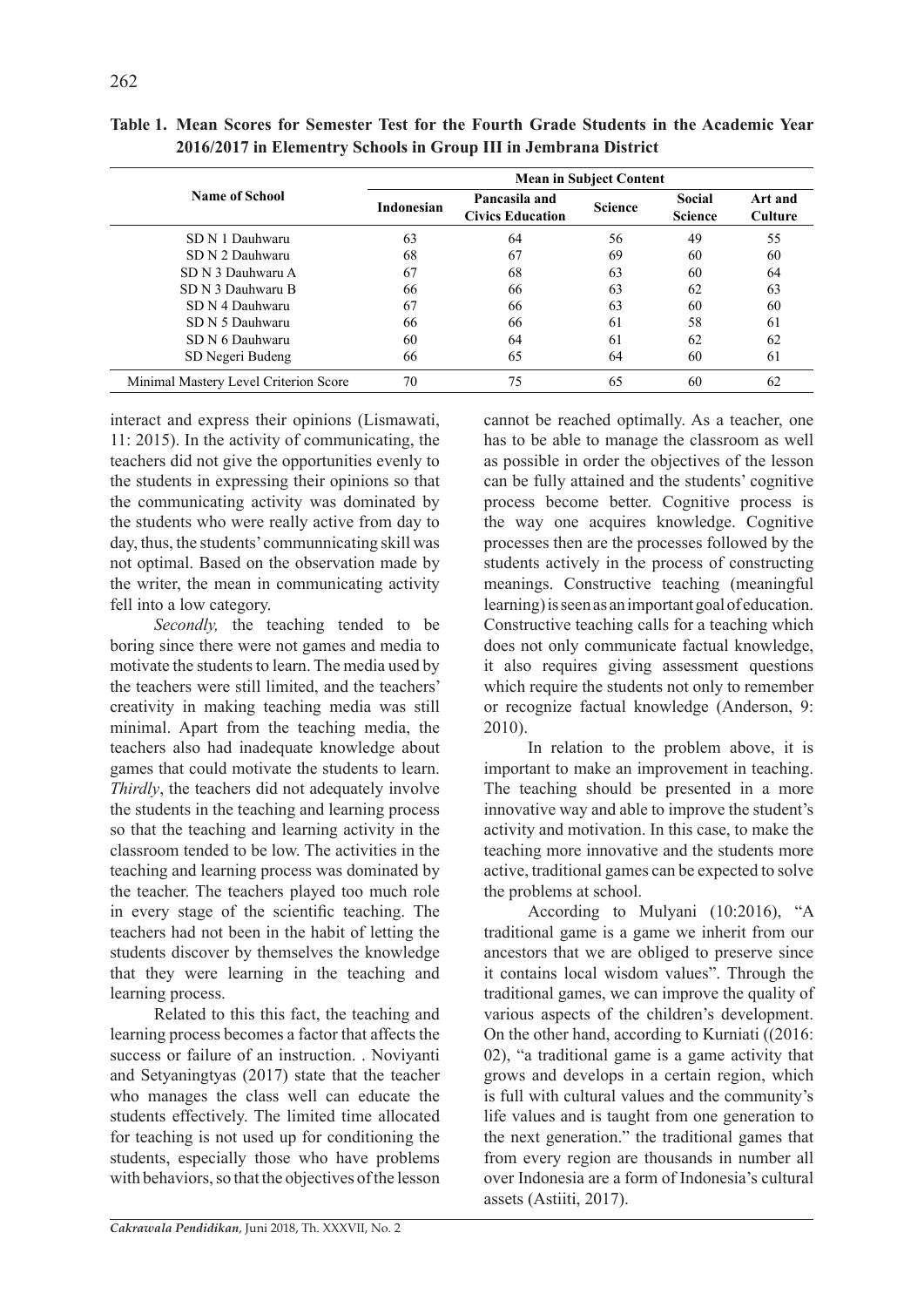The development of a new era makes people ignore the traditional games, while the contemporary games cannot develop the aspects of children's development well. According to Muliawan (2009:35) the great difference between the contemporary games and the traditional games lies in the fact that in the past, the traditional games did not only train the mind, feeling and emotion, but they also keep the balance between body movement and agility. This is far different from the modern games. The modern (contemporary) games are mostly designed to train children's physical ability. Actually, the full range of educative elements have to include 5 elements: motor (physical motion), affect (feeling), cognitive (intelligence), spiritual (character), and balance (perfectness of life) (Muliawan, 2009:35). The lack of familiarity of the children with the traditional games can have an effect on their low level of cooperativeness (Ekawati, 10: 2015). In an effort to optimize children's learning activity of communicating it is important to develop it through the use of an innovative teaching media. The learning activity of communicating will be more interesting if a media that supports the teaching is used, thus the children will be more motivated in learning. Moreover, the elementary school children are characterized as children who learn while playing.

The result of study that is relevant to this study is from the study done by Putri (2015) entitled "Penerapan Metode Demonstrasi melalui Permainan Traditional Juru Pencar dengan Media Visual untuk Meningkatkan Kemampuan Sosial Emosional Anak". This is supported also by a study done by Sri Wati (2013) who states that traditional games are useful as educational and teaching media. Apart from their function as a teaching media, it can also be used to preserve local cultures as stated by Tatiana (2011) in his study that *"*Traditional games are part of heritage and cultural tradition, but due to contemporary living conditions, passing them on to the younger generations ceases with time*"*. This statement confirms that traditional games are a legacy and cultural tradition, however, since the contemporary living condition, the young generation start to forget them as the time passes.

This study investigated how a teaching activity which is based on traditional games affects the students' cognitive process. The teachers can use the results of this study as references in enhancing a teaching activity into a more attractive, pleasant, and motivating one for the students in learning.

## **METHODS**

This study used an experiment method. From the point of view of the focus of the problem and the relation between the variables, this study belonged to a quasi-experiment since in the process of study not all of the variables could be controlled well. In this study the variables tested were the effect of the traditional game-based learning activity of communicating in a group of students and that of conventional learning activity in the other group of students on the students' cognitive process learning achievement. This study was designed using Non-Equivalent Posttest Only Control Group Design. This study was conducted in SD Group III in Jembrana District with the total number of 175 students distributed into 7 schools: SD Negeri 1,SD Negeri 2,SD Negeri 3,SD Negeri 4, SD Negeri 5 and SD Negeri 6 Dauhwaru and SD Negeri Badung. The sample was determined by random sampling with the 7 class, size of 52 students, who were divided into two classes. The data collected in this study were the students' cognitive processes taken with an essay test that contains 19 items based on the basic competences under the theme of "My House" under the subthemes 2 and 3.

The test used in collecting the data had met the elements of basic competences based on the 2013 Curriculum. The test was also validated in terms of content validity by 2 experts in the field of measurement and the 2013 curriculum which was followed by empirical validation by a public test. The test of internal consistency of the 19 items yielded the results as follows: 17 items were valid and 2 items invalid. The analysis of discrimination power of the test items showed that 14 items had poor qualification and 3 fair qualification, An analysis of test item discrimination index showed that 3 test items had a fair qualification. The Analysis of the test level of difficulty showed that 3 test items met the criterion for an easy test, 12 met the criterion for a moderately difficult test, and 2 for a difficult test. The test of reliability analysis showed that the test has a high qualification (0.73). The data from the students' cognitive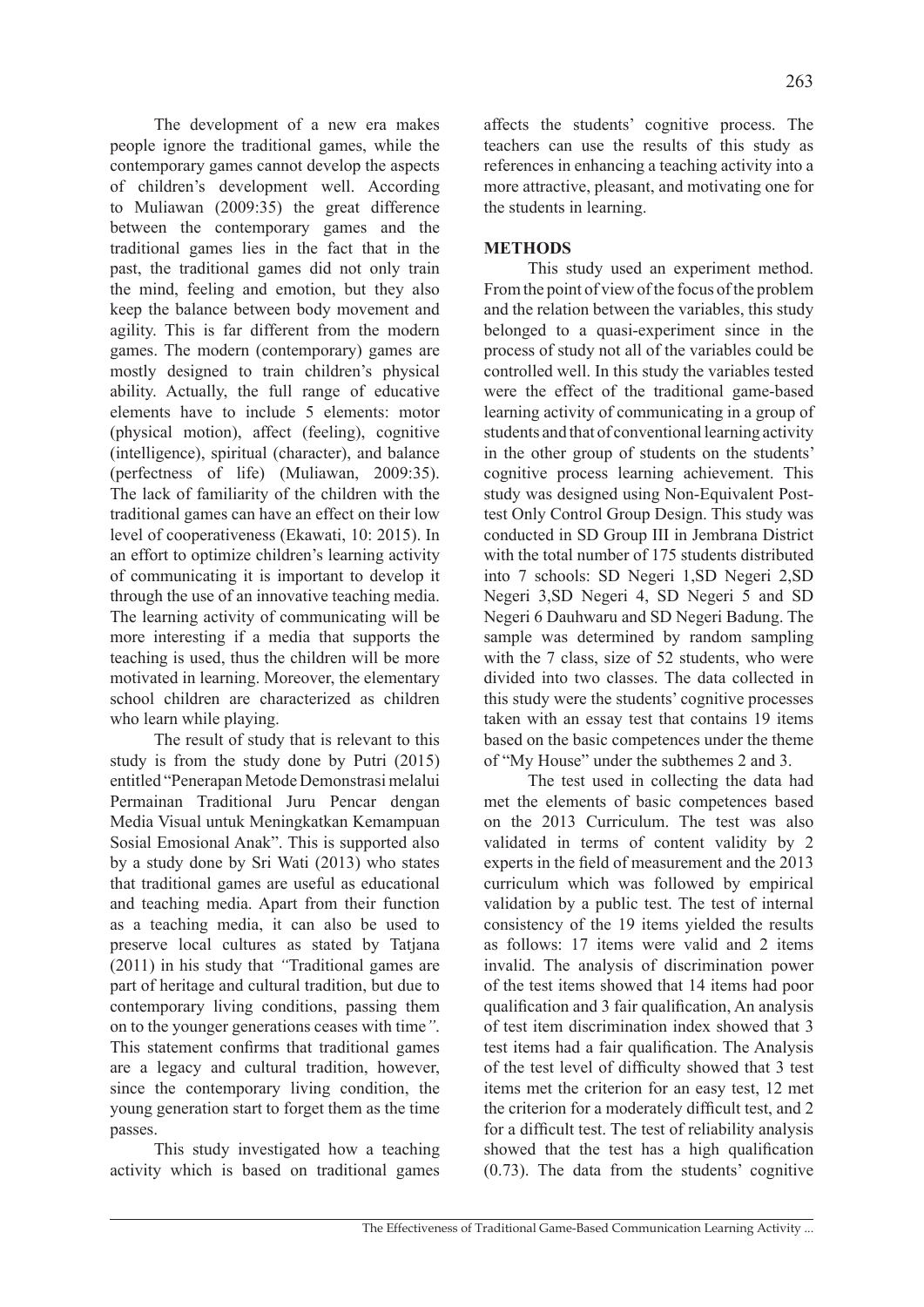learning achievement were taken by giving a posttest after the implementation the learning activity of communicating based on traditional games and the implementation of conventional teaching.

The hypothesis in this study was analyzed by using the t-test with polled variance. The ideal mean and the ideal standard deviation criteria can be seen in Table 2.

**Table 2. Criteria of Ideal Mean and Ideal Standard Deviation** 

| <b>Real Score Range</b>   | Category  |  |
|---------------------------|-----------|--|
| $50.95 \le X \le 67.9$    | Very high |  |
| $39.65 \leq X \leq 50.95$ | High      |  |
| 28.35 < X < 39.65         | Medium    |  |
| $17.05 \le X \le 28.35$   | Low       |  |
| $0.1 \le X \le 17.05$     | Very low  |  |

## **RESULTS AND DISCUSSION Results**

The data in this study consisted of the posttest scores for the students' cognitive process in the team: My House in subtthemes 2 and 3 for the sixth grade students, as the effect of the treatment of traditional game-based learning activity of communicating in SDN 6 Dauhwaru as the experiment group and SDN 4 Dauhwaru as the control group. The following is the description of data in cognitive process in the two groups. This study found that in the experiment group the result in the student cognitive process, after being given the treatment of learning activity of communicating based on traditional game can be seen in Table 4 as follows.

**Table. 3 Descriptive Analysis Result**

| Category<br>No |           | Percentage of achievement |         |  |
|----------------|-----------|---------------------------|---------|--|
|                |           | <b>Experiment</b>         | Control |  |
|                | Very high | 84%                       | 33.33%  |  |
| 2              | High      | 16%                       | 14.81%  |  |
| 3              | Medium    | $0\%$                     | 14.81%  |  |
| 4              | Low       | $0\%$                     | 29.6%   |  |
| 5              | Very Low  | $0\%$                     | 7.40%   |  |

Based on the percentage it can be concluded that in the experiment group the data of the students' learning achievement tended to obtain scores in high category and very high category, while in the control group, the data distribution of learning achievement showed scores in very low to very high category. In a more detailed way, the posttest result of 25 students in the experiment group and 27 students in the control group can be seen in table 2 above in the section Method.

Based on a five scale criterion and according to data analysis mean score in cognitive process in experiment group given treatment with learning activity of communicating based on traditional game was 60.67 (falling into very high category), while the mean in control group taught with conventional teaching was 35.88 (falling into medium category). This proves that the mean score for cognitive process mastery in the experiment group was higher than that in the control group. The data of the average of standard deviation for the posttest for the two group are presented in Table 3.

| Table 4. Means and Standard Deviation of |  |  |
|------------------------------------------|--|--|
| Data of the Result of Posttest for       |  |  |
| <b>Experiment Group and Control</b>      |  |  |
| Group                                    |  |  |

| Variable  | <b>Experiment Group</b> |                       | <b>Control Group</b> |                       |  |
|-----------|-------------------------|-----------------------|----------------------|-----------------------|--|
| Post-test | Mean                    | Standard<br>Deviation | Mean                 | Standard<br>Deviation |  |
|           | 60.67                   | 5 27                  | 35.88                | 157                   |  |

Before doing the hypothsis testing by using T-Test, first requisite tests which consisted of normality test and variance homogenity test were submitted.

The data normality test was done for the posttest data on cognitive process mastery of the experiment group and the control group based on the data analysis done, the result of the normality test of the distribution of data for the posttest in cognitive process mastery for experiment group and control group are presented in Table 4.

| Table 5. Recap of the Result of Normality |
|-------------------------------------------|
| Test of the Distribution of Data of       |
| <b>Cognitive Process Mastery</b>          |

| No | Data Group | <b>Total</b><br><b>Sample</b> | $x^2$ obs. | $x^2c.v$ |
|----|------------|-------------------------------|------------|----------|
|    | Experiment | 25                            | 4 689      | 7.815    |
|    | Post-test  |                               |            |          |
|    | Control    | 27                            | 7426       | 7.815    |
|    | Post-test  |                               |            |          |

This shows that  $x_{obs}^2$  for cognitive process mastery was smaller than  $x^2_{c.v.}$  ( $x^2_{obs} < x^2_{c.v.}$ ), so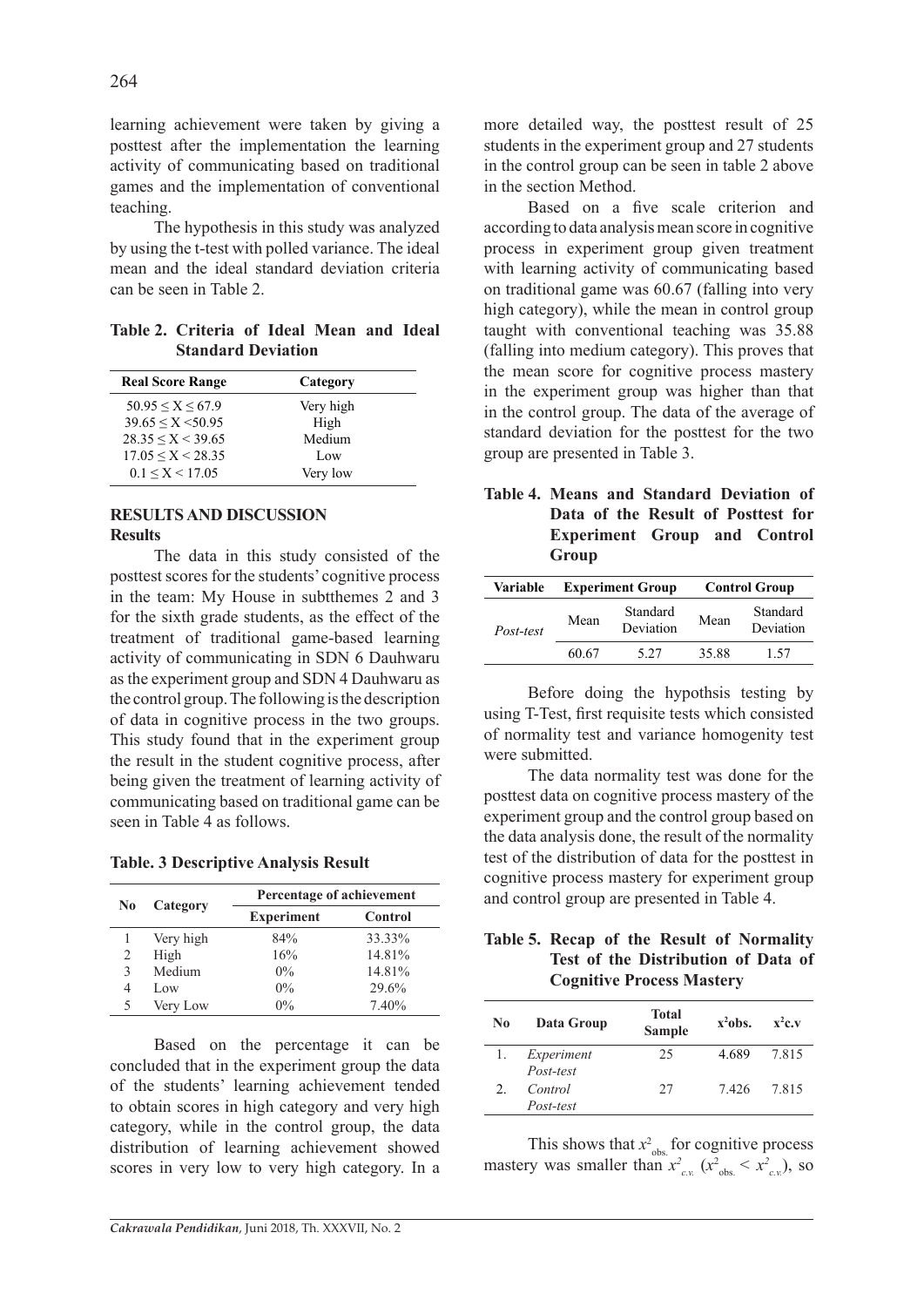that the data on cognitive process mastery of the experiment group had a normal distribution. This shows that  $x_{obs}^2$  for cognitive process mastery was smaller than  $x_{c.v.}^2$  ( $x_{obs.}^2 < x_{c.v.}^2$ ), so that the data of the scores of cognitive process mastery of the control group had a normal distribution.

Homogeneity test was done to the paired variances between the experiment group and the control group. The test used was F-test with the criterion of homogeneous data of  $F^2_{\text{obs}} < F^2_{\text{c.v.}}$ The following is the presentation of the recap of the result of variance homogeneity test between the experiemnt group and the control group in Table 5.

**Table 6. Recap of Results of Variance Homogeneity Test with F-Test.** 

| Sample                  | obs  | e v | Conclusion |
|-------------------------|------|-----|------------|
| <b>Experiment Group</b> | 0.11 | 194 |            |
| Control Group           |      |     | obs<br>c v |

Based on the table above, it can be concluded that  $F^2_{obs.} \leq F^2_{c.v.}$ , thus, H<sub>0</sub> is accepted, which means that the variance of the data of the cognitive process mastery of the experiment group, and that of the control group is homogeneous.

The research hypothesis tested was there is a difference in the cognitive process mastery between the students who were taught in learning activity of communicating based on traditional games and those taught in a conventional teaching. To test the hypothesis that was proposed the noncorrelational t-test or independent t-test was used. Table 6 shows that the variance is homogeneous and the number of students in each class is the same, so that this noncorrelated t-test was used with the formula of polled variance*.* The recap of the result of the noncorrelated t-test is presented in Table 6.

Hence, it can be interpreted that there is a significant difference in the students' cognitive process between the students who were taught using the learning activity of communicating based on the traditional games in the scientific approach and those who were taught using

conventional teaching model for the sixth grade students in elementary schools in Group III, Jembrana District in the school year 2016/2017 in Jembrana district in the academic year 2016/2017.

### *Discussion*

Based on the hypothesis testing it was found that  $t_{obs.} = 7.50$  and the  $t_{c,v}$  with discrimination index  $=(n1+n2)-2 = 49$  at the 5% level of significance,  $\alpha$ = 0.05, is 2.00. This means that  $t_{obs}$  is greater than  $t_{c.v}(t_{obs.} > t_{c.v.})$ , thus  $H_0$  is rejected and  $H_1$  is accepted. Therefore, it can be interpreted that there is a significant effect on cognitive process in the group of students who learned by using traditional game-based learning activity of communicating based on traditional game in the scientific approach and in the group of students who did not learn by using traditional game-based learning activity in the scientific approach.

This study showed that an innovative teaching can improve student's activity, motivation, and cognitive process. The cognitive processes are the ways an individual uses in acquiring knowledge. They are used to construct meanings. Constructive teaching (meaningful learning) is seen as an important educational goal. Constructive teaching requires more than communicating factual knowledge. It requires asking questions to assess the students, thus the students do not only remember or recognize factual knowledge (Anderson, 98: 2010).

This study has proven that the traditional game-based learning activity of communicating is effective in improving student's activity and motivation in the classroom in following the lesson. A traditional game-based learning activity of communicating is very suitable with the character of the elementary school students in general, since at this stage the elementary school age children are very fond of playing no wonder that the children are very noisy even when the teacher is teaching. Some of them even disturb their friends. This finding is supported by the study conducted by Noviyanti and Setyaningtyas (9 : 2017) who state that less conducive environment will hinder the

**Table 7. Recap of the Data of Hypothesis Test Results**

| Group         |     | uı. | obs <sup>-</sup> | c.v  | Conclusion                          |
|---------------|-----|-----|------------------|------|-------------------------------------|
| Experiment    | ن ک | 49  | 7.50             | 2.00 |                                     |
| Control Group | າາ  |     |                  |      | $t_{obs} > t_{c.v.}$ Ha is accepted |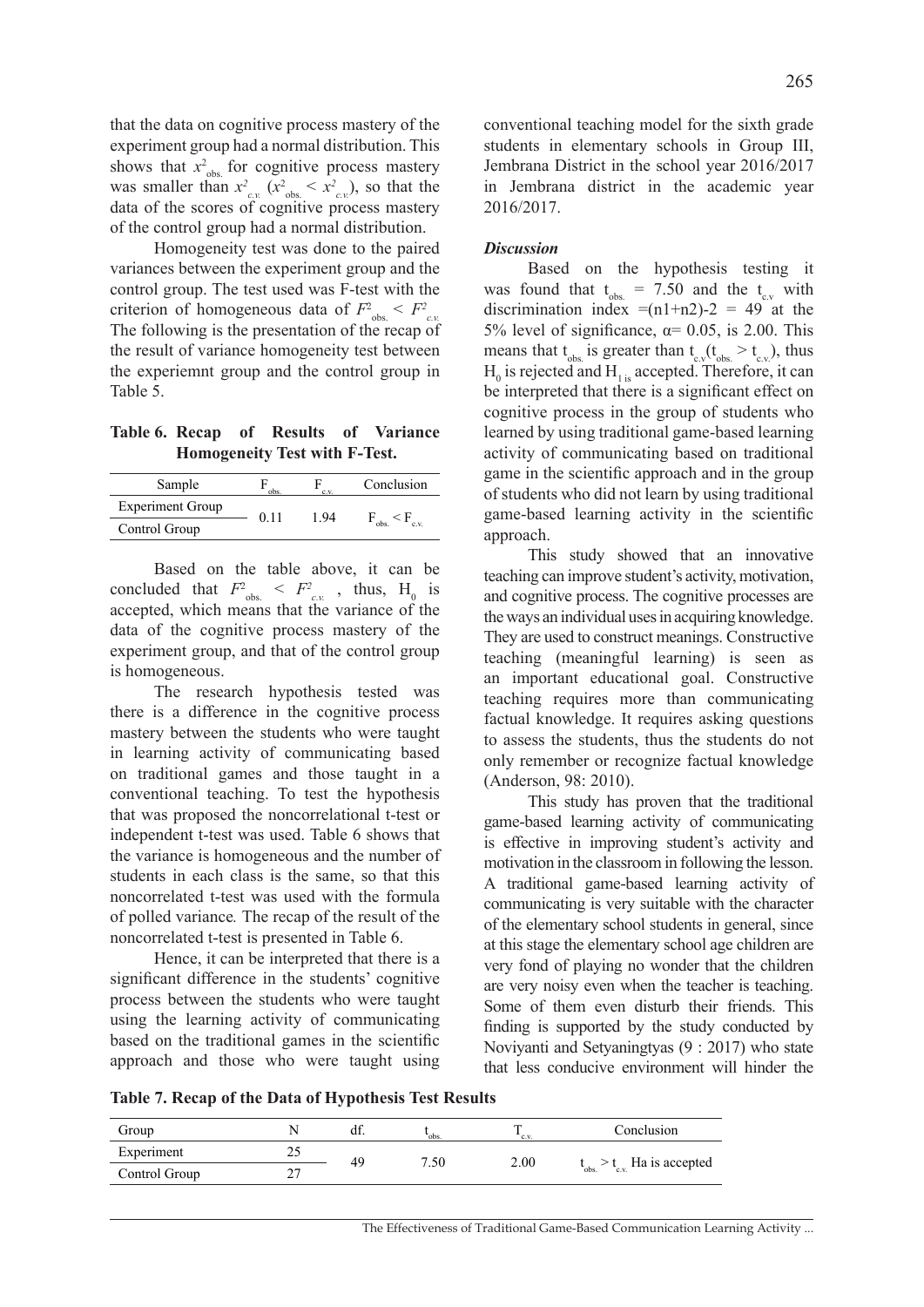development of student's discipline (misbehavior). The child's negative behavior will not only distrub their friends in the classroom, but also lower down other students' attention to follow the lesson. Disturbing other friends will not only have a physical impact, but it will also have a psychological impact on the children. Thus, in this case traditional games are very effective to be implemented in teaching.

Traditional games make the classroom condition lively. The teaching environment that is conducive will be able to improve the students' learning motivation. Taro (11:1999) explains that traditional games play a role in the children's world. Traditional games are cultural activities that function as the media to educate the sense of solidarity (democracy, sensitiveness to other's feeling, respect for differences, and shared agreement, cohesiveness, and mutual help), heroism (struggling to reach one's dream, meeting the desire for independence, responsible, defending one's right, never giving up), physical endurance, (regular and measurable movement to improve body organs functions). The development of personality (honest, sportive, responsible, self control, not prioritizing one's personal interest, tolerant and loving) disciplined (conforming to regulations, norms and values), and pride for the *bhineka tunggal ika* culture (unity and diversity). In this case, traditional games, in addition to being used as teaching media, they can also be made into character education. Parallel to this, the same was also stated by Haerani that traditional games which are also Indonesia's national culture has been proven capable of developing positive character in the children.

By inserting traditional games in the teaching process it can help preserve cultural legacy for the next generation, since as it has already been known, in today's age with the progress in technology which becomes increasingly advanced and sophisticated, not limited to a certain age, children of today have started to follow the development of the age, for example by using gadgets that have become so numerous that they have an effect on the local traditional games. In this case, in addition to being useful for character education, the insertion of traditional games into the teaching process is very effective as the means to preserve traditional games of the archipelago.

also capable of improving the activity of communicating in the students. The students who were initially passive in learning and tend to be afraid to express their opinions, after being given traditional games in the activity of communicating become very enthusiastic in following the lesson and have started to be active in learning. Joyful learning is presented in the teaching activities which include *kiat-kiat*, directions, strategies and all learning processes which can sharpen memories, and make learning as a joyful, useful, and meaningful process. Hence, the students understand the material given better and are able to apply it in the daily life. This agrees with Fatoni's opinion (Fatoni, 2015) that shows that students' understanding of the length measurement can be stimulated by using the traditional game of *batok kelapa* as the context. This is proven by the traditional games such as the games of box office, dragon, Pancasila the Five Principles, *ngengkebang batu*, and *nyen durine* can improve the student's activity in following the lesson.

Teaching with traditional games is

In the teaching which used the game of box office, the activity of communicating becomes very effective and optimal since the game of box office in the activity of teaching can make the classroom atmosphere become joyful and the students become more focused. In the game of dragon like in the game of box office, the activity of communicating becomes very effective and optimal since the game of box office in the teaching activity is able to make the classroom atmosphere more joyful and the students become more focused, this game is also able to make the students more focused. In the game of dragon, like in the game of post office box, this game is also able to make the students more active and in the activity of communicating and they become more brave in communicating or expressing their opinions. This is parallel with Koswara's opinion (Koswara, 2014) that states that teaching will be more meaningful and permanent if the students are given the chance to be active for developing their own knowledge, to develop knowledge by themselves to get a change into a completely new behavior as the result of experience in interacting with the environment. A joyful and meaningful learning is capable of influencing the students' cognitive process so that the fourth grade students have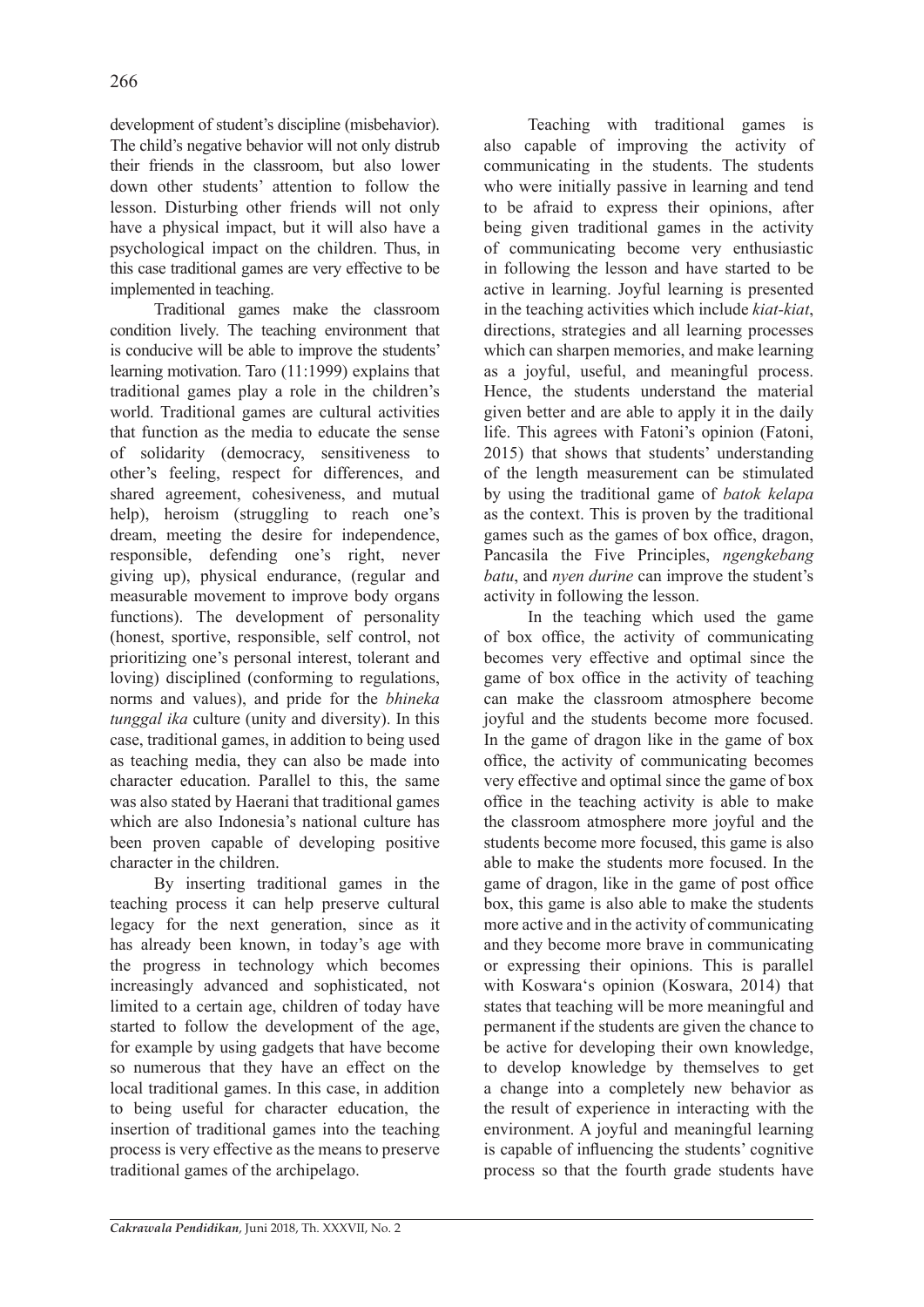already been able to answer c1 and c6 problems, i.e., remembering, understanding, applying, analyzing, evaluating, and creating in the revised Bloom's cognitive process taxonomy.

In this study the traditional game of *Pancasila Lima Dasar* was used. By using the game of *Pancasila Lima Dasar* in the teaching process, in addition to making teaching more joyful, this game can also educate nationalism and this is important today since many people have forgotten the basic principles of their country, so that this game is very effective to be applied in teaching.

This study also used 2 Balinese traditional Balinese games, namely *ngengkebang batu* and *nyen durine*. By incorporating the games, in addition to their function as media in education, they also introduce traditional games which come from the culture itself, since most of the students do not know games which come from their own culture. The game of *ngengkebang batu* and *nyen durine* became the learning activity of communicating became joyful.

In addition to make learning more joyful, the traditional games used in this study also make the students more active and more enthusiastic in following the lesson. The traditional games make learning more meaningful, so that the learning the students get from the teacher is retained longer by the students and will have a positive impact on the students' activity and cognitive process.

This study was a follow-up from Sri Wati (2013) entitled "*Pengaruh Model Pembelajaran TPS Berbantuan Media Permainan Tradisional Bali terhadap Pemahaman Konsep IPA Siswa Kelas IV SD Gugus IV Sawan*". The results of the study showed that there was a significant difference in understanding science concept understanding between the students who learned from the teaching that used traditional Balinese game media-based teaching model and those who learned from the conventional teaching model. This study is also supported by a study conducted by Untari (2013) entitled "*Keefektifan Pendekatan Pembelajaran Pendidikan Matematika Realistik Indonesia (PMRI) Berbantu Permainan Tradisional Dhakon Terhadap Kemampuan Berhitung Perkalian Siswa Kelas II.*" The study concluded that there is a difference in the mean in the ability to multiply, that is, the ability to multiply in the experiment group is better than be a quality and efficient model for preventing violent behavior among pupils in elementary education. It means that this study shows that traditional game can become an efficient model to prevent violence among the students in the elementary school students.

Some studies above have proven that traditional game can increase the students' cognitive process. In addition to its use as media in teaching, traditional games can also be used as media for character education to achieve the goal of education, as stated by Widiana (2017) that the goal of education has to be achieved, one of the ways is through the implementation of character education curriculum.

Based on the cognitive process analysis of the *post-test* given in the form of an essay test with 17 items with the criteria of c1-c6, it was found that most of the students could only answer up to c2 (understanding). Based on this finding, it is suggested to the teachers to start teaching the students with problems within the c1- c6 scope so that their cognitive process becomes more optimally developed.

The activity of communicating is one of the activities in the scientific approach and this activity is an important one, because by communicating the teacher can find out which students are able to understand the extent to which the students are able to understand the teaching material. In this study, traditional games can be used as media to help improve the students' activities of communicating, the students had not felt afraid to report the result of a discussion or to express their opinions any longer. In this case, there was an increase in the role of the students in the teaching process and it had conformed to the scientific approach. The teaching that uses the scientific approach is a teaching that uses science approach and inquiry, in which the students have a direct role both individually and collectively in the group to explore concepts and principles during the course of learning activity, while the role of the teacher is to direct the students' learning process and to correct students' mistakes in principles and concepts (Marjan, 11: 2014).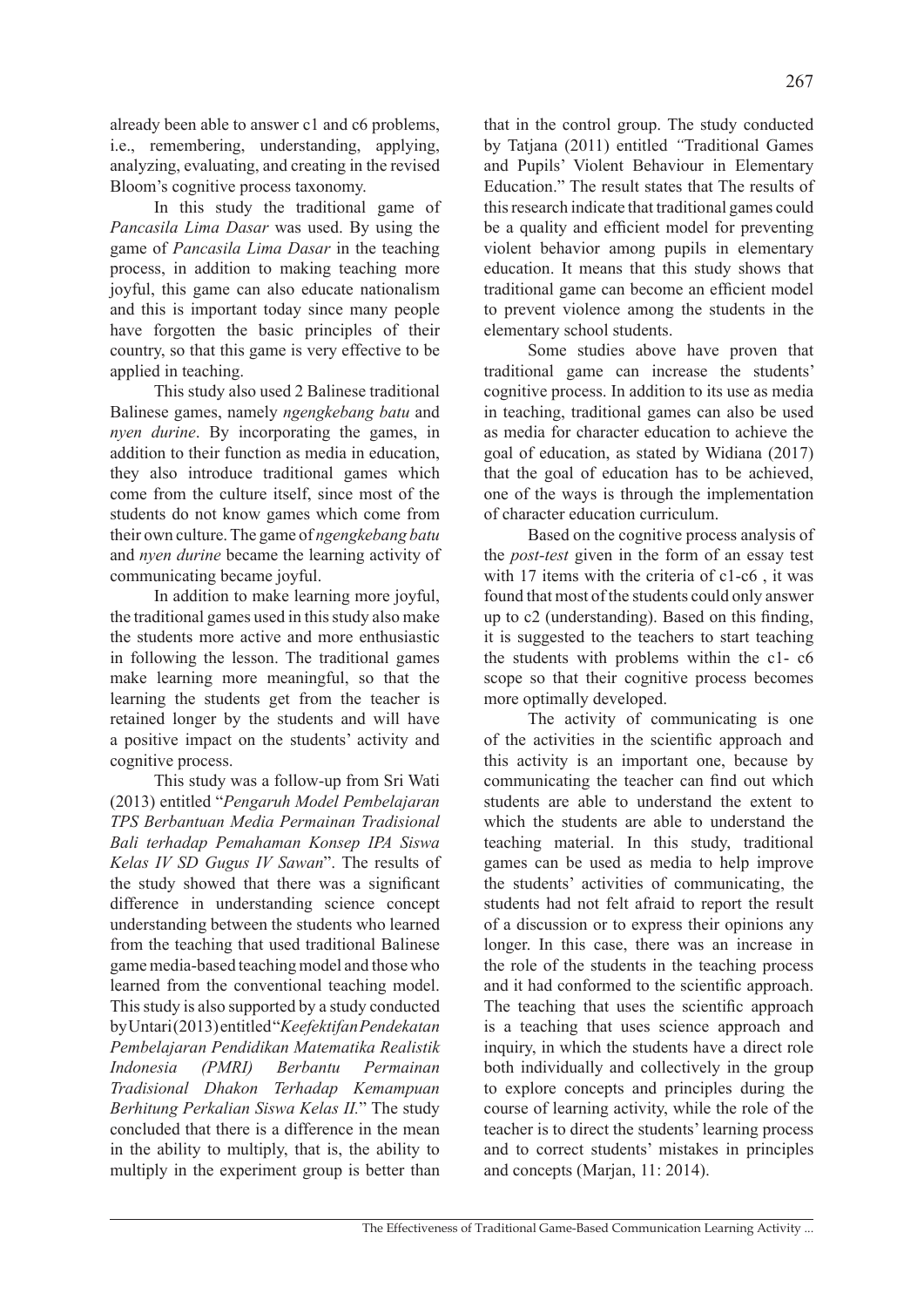This study found out that the learning activity of communicating based on traditional games has a positive effect on the cognitive process of the fourth grade students in the even semester in SD's of Group III of Jembrana district. This study also showed that the learning activity of communicating based on traditional games has a positive effect on the tendency of most of the students' high scores because of some factors such as the use of an innovative and joyful teaching, the conducive learning condition to the elementary school children in general, and the increasingly more directed speaking ability

## **CONCLUSION**

Based on the result of the calculation of the t-test, it was obtained that tobs.  $= 7.50$ . While tc.v. at  $df=(n1+n2)-2 = 49$  and the 5% level of significance  $\alpha$  = 0.05 was 2.00. This means that tobs. was greater than tc.v.  $_1$  ( $t_{obs.} > t_{c.v.}$ ), thus,  $H_0$ was rejected and H<sub>1</sub> was accetpted. This means that there is a difference between the group of students who learned with the learning activity of communicating based on traditional games in the scientific approach and those who learned with conventional teaching model in the fourth grade in the even semester in the academic year 2016/2017 in SD`s in Group III in Jembrana district. There is a difference in the students' learning achievement which shows that the implementation of the scienfic approach in the learning activity of communicating based on traditional games has a positive effect on the learning achievement of the fourth grade students of elementary school in the even semester in the academic year 2016/2017 in SD's in Group III in Jembrana district.

# **REFERENCES**

- Anderson Larin & Krathwohl David. 2010. *Pembelajaran, Pengajaran, Dan Asesmen*. Yoyakarta: PUSTAKA BELAJAR.
- Untari, Asri & Mei Fita. 2013. *"Keefektifan Pendekatan Pembelajaran Pendidikan Matematika Realistik Indonesia (PMRI) Berbantu Permainan Tradisional Dhakon Terhadap Kemampuan Berhitung Perkalian Siswa Kelas II".* IKIP PGRI Semarang.
- Astiti, Ida Ayu dkk. 2017. Pengaruh Permainan Tradisional Hompimpa Berbantuan Media Ogoh-Ogoh Terhadap Nilai Karakter Anak Usia Dini Kelompok B1 TK Saraswati Sukawati. e-Journal Pendidikan Anak Usia Dini Universitas Pendidikan Ganesha Jurusan Pendidikan Guru Pendidikan Anak Usia Dini Volume 5. No. 1.
- Dan, K., Pada, K., & Materi, P. 2014. Jurnal Pendidikan IPA Indonesia, *3*(1), 28–35. Dantes, N. 2012. *Metode Penelitian.*  Yogyakarta: C.V. Andi Offset.
- Dibia, I. K., Dewantara, I. P. M., & Widiana, I. W. 2017. Pemberdayaan Teknik Bercerita Berbasis Budaya Bali Dalam Pembelajaran Keterampilan Menulis Karangan Pribadi Siswa Kelas V SD Mutiara Singaraja, *1*, 113–119.
- Ekawati, Yulia Nur Dahlya Indra Nurwanti dan Anin Eka Sulistyawati. 2015. Pengaruh Penerapan Permainan Tradisional Tegal Terhadap Kemampuan Kerjasama Anak-Anak. Jurnal Cakrawala Vol 9, No 1.
- Fatoni, Fanni, Ratu Ilma Indra Putri, dan Yusuf Hartono. 2015. Permainan Tradisional Batok Kelapa Dalam Membangun Konsep Pengukuran Panjang Kelas II SD. Cakrawala Pendidikan, Februari 2015, Th. XXXIV, No. 1
- Jaedun , Hp, S., , A., Teknik, F., & Negeri, U. 2016. Untuk Pengembangan Sikap Spiritual Dan Sosial Siswa Nurturant Effects Of Scientific Approach Of Learning To Develop Student ' S Spiritual And Social Attitudes, 44–56.
- Koswara. 2014. Pembelajaran Kreatif dan Bermakan. (c), 1–11 http:// file.upi.edu/Direktori/FPBS/JUR.\_ PEND. BAHASA DAERAH/1 95906141986011- DEDI\_KOSWARA/ PEMBELAJARAN\_KREATIF\_DAN\_ BERMAKN1 .pdf
- Kunci, K. (n.d.). Building children's character through traditional games, 87–94.